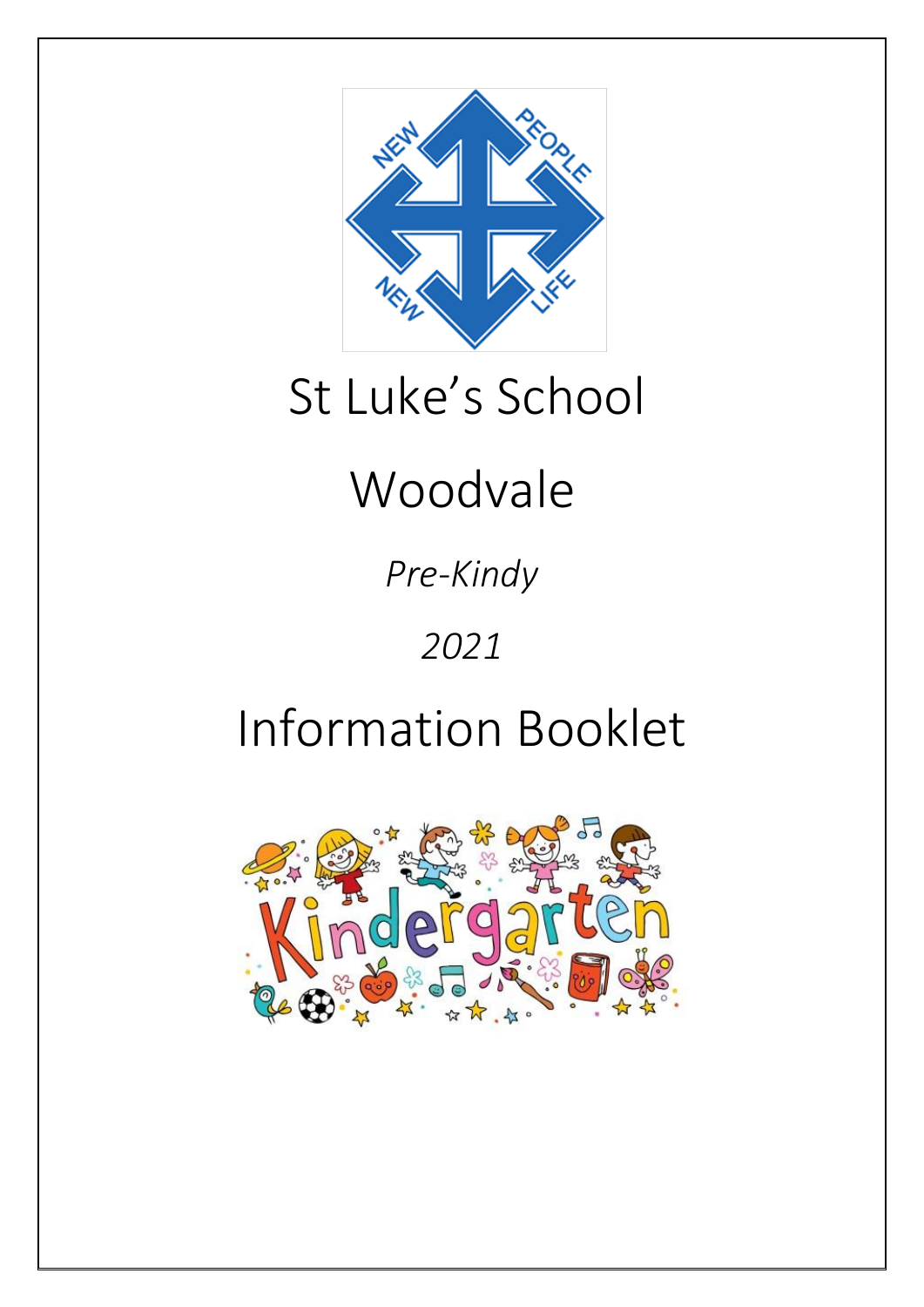#### WELCOME

We would like to extend a very warm welcome to all the children and families starting at St Luke's Pre-Kindy 2021.

We look forward to working together with your family as a team to provide the best learning environment for your child. Our Pre-Kindy program introduces schooling for children and their families and sets the foundation for future school learning. We are looking forward to having lots of fun together!

| <b>TERMS</b> | <b>START DATE</b>                           | <b>FINISH DATE</b>                |
|--------------|---------------------------------------------|-----------------------------------|
| Orientation  | Thursday 28 <sup>th</sup> January           | $11am - 12pm$                     |
| Term 1       | Monday 1 <sup>st</sup> February             | Thursday 1 <sup>st</sup> April    |
|              | (Pre-Kindy Thurs 4 <sup>th</sup> Feb)       |                                   |
| Term 2       | Monday 19 <sup>th</sup> April               | Friday 2 <sup>nd</sup> July       |
|              | (Pre-Kindy Thursday 22 <sup>nd</sup> April) |                                   |
| Term 3       | Monday 19 <sup>th</sup> July                | Friday 24 <sup>th</sup> September |
|              | (Pre-Kindy Thursday 22 <sup>nd</sup> July)  |                                   |
| Term 4       | Monday 11 <sup>th</sup> October             | <b>TBA</b>                        |
|              | (Pre-Kindy Thursday 13 <sup>th</sup> Oct)   |                                   |

#### 2021 SCHOOL TERMS

### AIMS OF THE PROGRAM

#### The Pre-Kindy program aims to:

- provide an environment supportive of the Catholic ethos which acknowledges the innate spirituality of every child, fosters the child's ability to wonder, experience awe, overcome difficulties, love others, and reflect, God, their creator
- provide a happy, stimulating, and supportive environment where all children feel welcome, secure and valued
- provide a program that will cater for a wide range of developmental abilities and interests allowing children to develop to their full potential
- provide a program that will emphasise learning as an interaction process. The child interacting with the environment, through a balance of teacher initiated or directed activities, free play and discovery learning
- encourage children to become self-reliant and to be able to make choices
- develop in the children the ability to communicate verbally and non-verbally their thoughts, ideas, and feelings.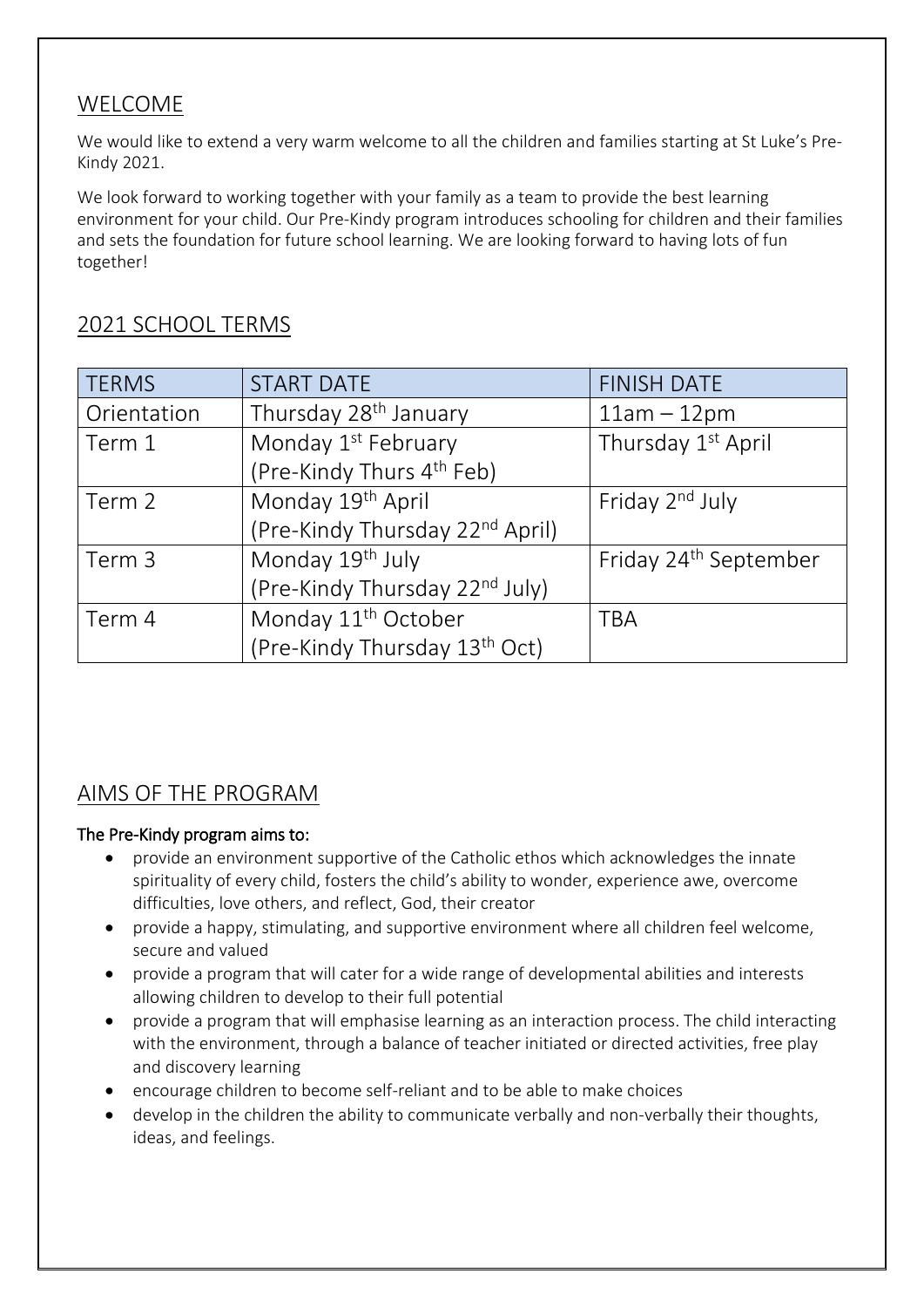#### WHAT IS PRE-KINDY?

Pre-Kindy is an educational program for children aged three years. Play is the instrument for teaching and learning in our program. It can be both spontaneous and planned play experiences.

#### Types of play include:

- Sensory play
- Construction/deconstruction play
- Dramatic play
- Exploratory play
- Manipulative play
- Physically active play
- Creative play

#### There are four stages of play:

- Solitary Play a child at this stage plays alone and does not join the play of other children. They may observe another child's behaviour.
- Parallel Play more than one child will play alongside one another but not with each other. They play with similar equipment but do not join in each other's play at this stage.
- Associative Play more than one child will play with the same type of equipment and communicate during this play, however, they do not play together.
- Cooperative Play more than one child will play together for a common goal or purpose.

Three-year-old children spend a significant proportion of their day involved in solitary play and parallel play as they begin to explore playing with other children and to cooperate and share. We encourage all kinds of play in our program.

The Pre-Kindy program is developmentally appropriate. This means that the child's ongoing developmental needs are met. Teachers facilitate meaningful learning by planning appropriate experiences based on their observations and conversations with the children. Teachers stimulate and support children's learning by challenging their thinking, offering additional material resources, modelling reflection and asking children to elaborate on their understandings.

The Pre-Kindy program will placespecial emphasis on:

- skills (social, emotional, language, cognitive, creative and physical)
- **•** formation of friendships
- children's interests
- creative expression
- sensory experiences
- experimentation.

The teachers will create a caring, safe and stimulating environment that will nurture your child's disposition to wonder, explore and construct meaning about the world.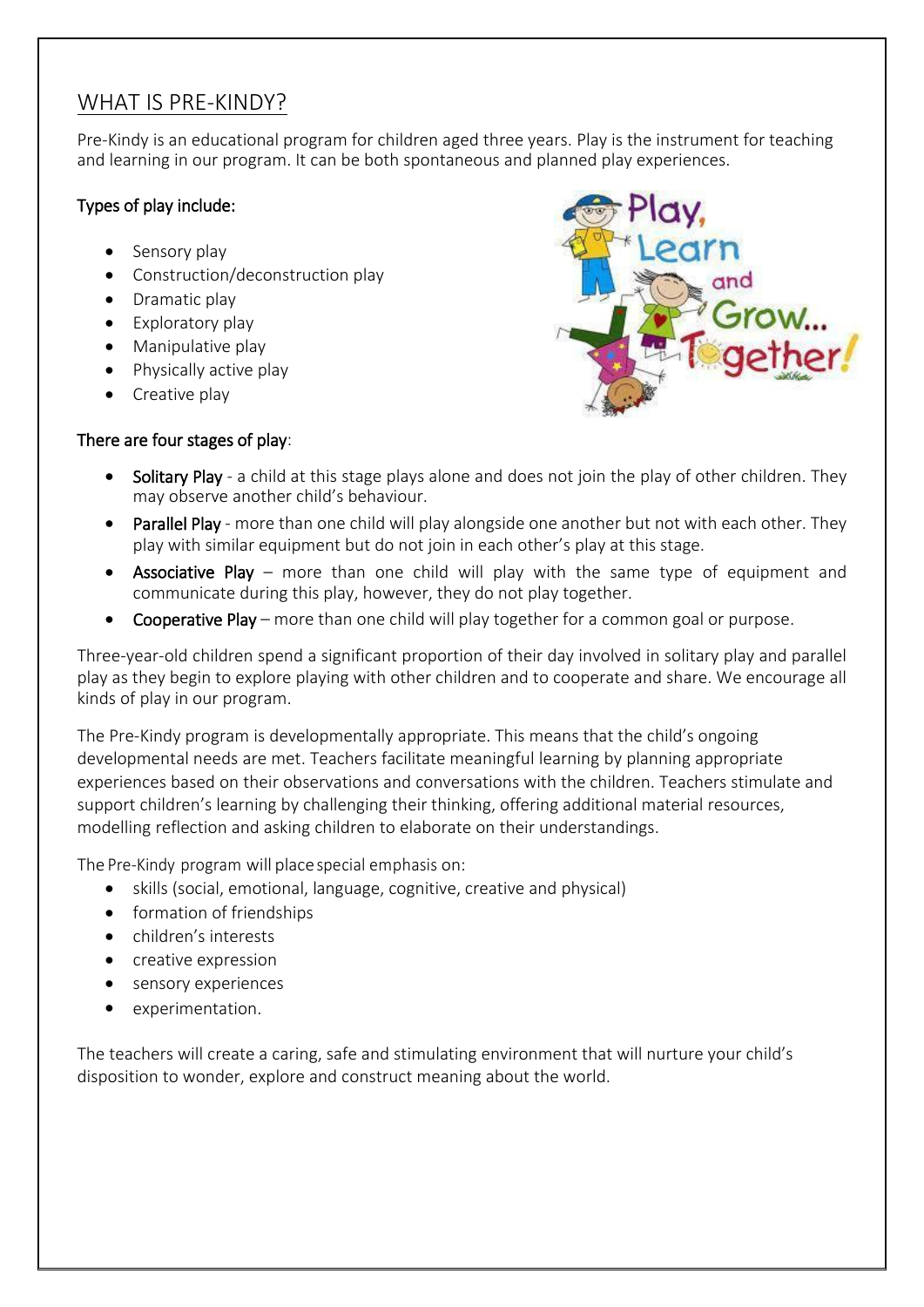#### WHAT ARE WE LEARNING IN THE LEARNING CENTRES?

Learning Centres are physical spaces in our classroom that focus on catering for our children's different interests and skills. These spaces provide opportunities for open-ended play and learning experiences and are regularly adapted to enhance the interests, skills and learning journeys of our children.

#### Please be aware that it is the PROCESS OF PLAY and not the end product that is vital in a child's growth and development.

Examples of learning that may take place in the process of play are:

#### Dramatic Play Centre (Home Corner)

- Exploring roles
- To BELONG
- Be flexible in their thinking
- To sort and organise things
- Decision making
- To carry out ideas with the cooperation of others

#### Block/Construction Centre

- Concepts of shape, size, length, location, space and angles
- To create and repeat patterns
- To cooperate with others and solve problems
- Classify, count, balance, sequence
- Develop hand eye coordination

#### Sand/Water Centre

- Hand eye coordination
- Floating and sinking
- Capacity of different sized containers
- Planning and building
- Tactile awareness

#### Art Centre

- To express imagination and creativity
- Develop fine motor skills
- Concepts of colour of shape

#### **Music**

- Rhythm, rhyme and beat
- Gross motor skills such as jumping, running, skipping
- Enjoyment of movement/actions
- Memory

#### Science/Maths Centre

- To appreciate nature
- To notice details and likenesses and differences in objects
- Concepts of colour, size and shape
- Numerical concepts of more than and less than
- Mathematics and science vocabulary
- Counting and grouping
- Pattern
- Measurement concepts



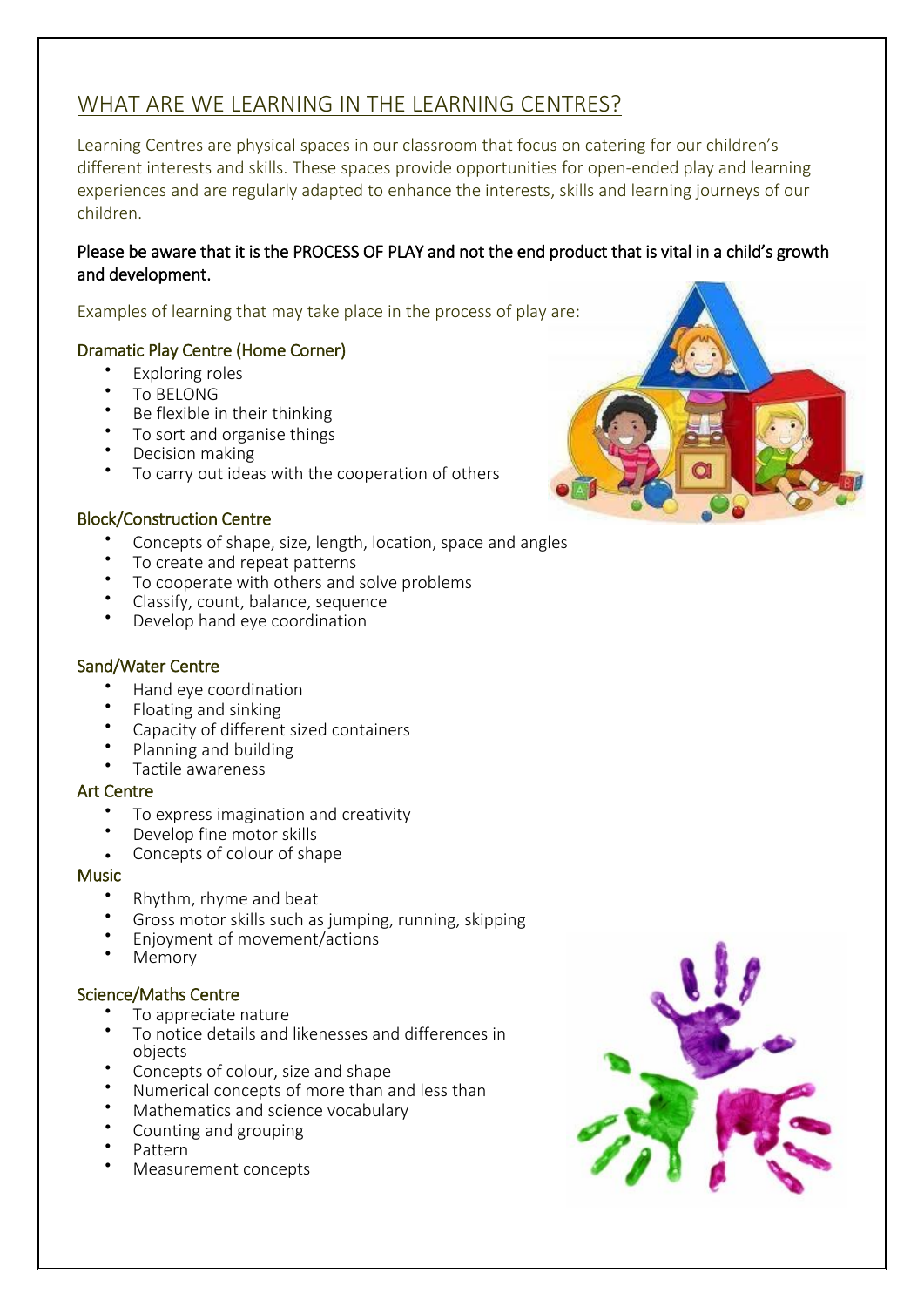#### Play dough/Clay

- Helps to strengthen fingers, hands and wrists
- Develop social skills
- Allows children to experiment with vocabulary
- Foster children's imagination
- Allow for creativity
- Develops self-esteem there is no right or wrong. Each child is able to have mastery over their environment
- Releases tension squeezing, pinching and poking are all acceptable with play dough

#### Reading Centre

- Make-believe and imagination
- $\bullet$ Listen, concentrate and remember
- Awareness and concepts of print
- Reading for enjoyment
- Comfortable and relaxing experience

#### Writing/Drawing Centre

- Creative expression
- Cutting skills
- Fine motor skills
- Communicate ideas

#### GENERAL INFORMATION

#### WHO MAY ATTEND

Regulations prevent us from taking children *until they have turned three years of age*.

#### SESSION TIMES

Your child will be in our Pre-Kindy session on either a Thursday or Friday (or both days) all day from 8.35am-2:30pm. Classroom doors open at 8.25am.

#### WHAT TO BRING

- 1. A bag large enough to carry all necessary items. (Preferably St. Luke's carry bag - see uniform shop).
- 2. A hat for outdoor play. Please note that the school has a "NO HAT, SHADE PLAY" policy.
- 3. A healthy morning tea and lunch (please pack morning tea in a small separate container to lunch)
- 4. A drink bottle of WATER ONLY so children can help themselves to a drink throughout the day.
- 5. 2x spare changes of clothes (suited to the season) in a plastic bag in your child's school bag to allow us to attend to accidents or spills. All belongings need to be clearly labelled with your child's name.
- 6. A small pillow or cushion for rest time.
- 7. If your child is not yet toilet trained, we strongly encourage all families to begin toilet training prior to your child commencing Pre-Kindy.

#### PLEASE ENSURE THAT ALL ITEMS BELONGING TO YOUR CHILD ARE LABELLED WITH THEIR NAME.



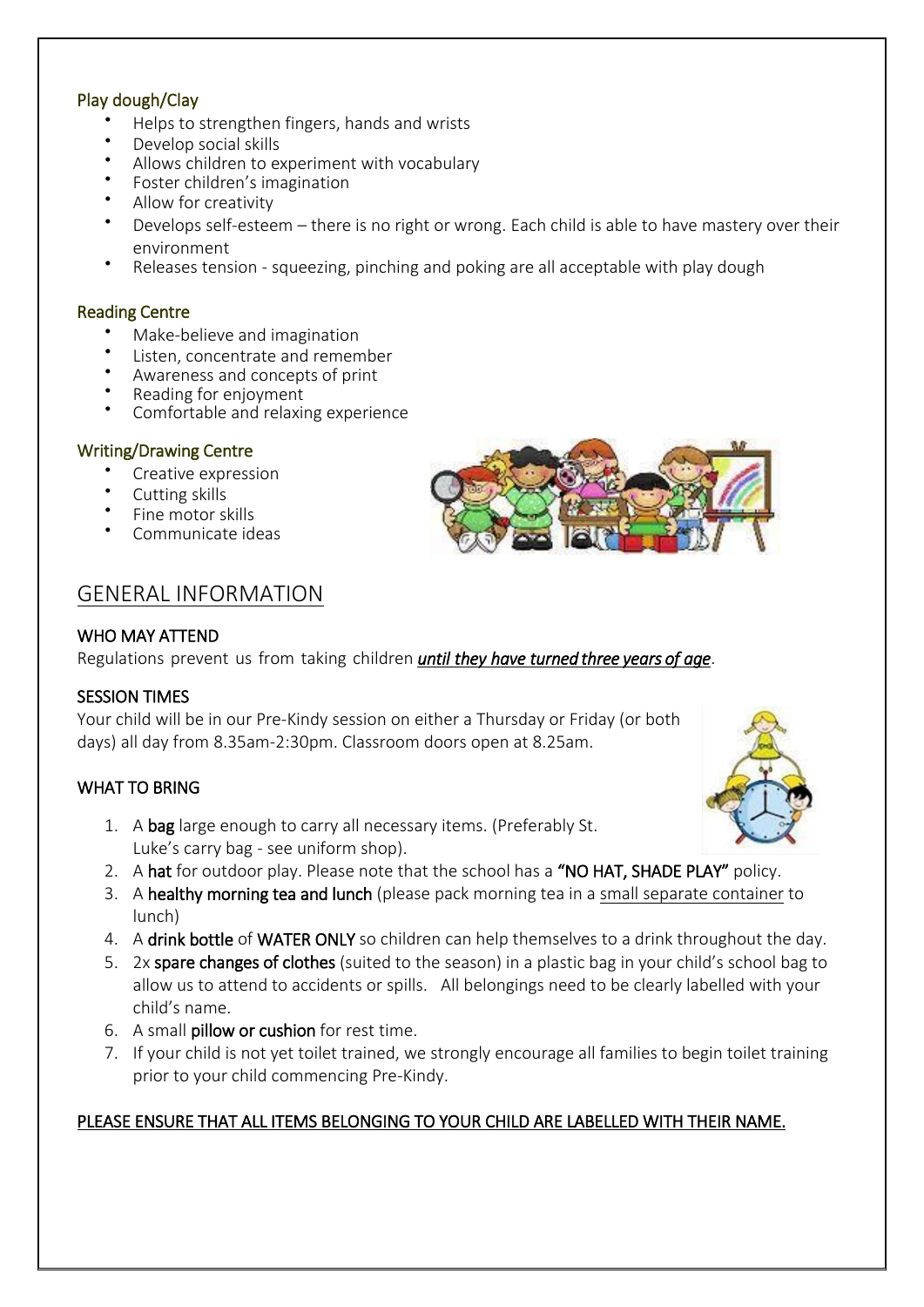#### WHAT TO WEAR

Children need to wear comfortable play clothes to Pre-Kindy that can get messy and that are easy to manage for quick dashes to the toilet. Please send your children in shoes that they can manage to take off and put on by themselves. Next year we will be looking at designing and printing personalised Kindy shirts as an option to wear to Pre-Kindy.

#### PERSONAL BELONGINGS

The children are asked NOT to bring toys or personal belongings to Pre-Kindy as items that get lost or broken often cause the children undue stress.

#### SETTLING IN

One of the first things your child needs to l e arn is how to be away from his/her parents or primary caregiver. Children love coming to Pre-Kindy, however there may be an initial period of adjustment at the start, and this will be different for each child. It is very important that each child feels happy and comfortable in the environment. The staff will work closely with parents/caregivers to ensure that your child is given the best chance to settle in at their own pace.

#### PREPARATION

You can help prepare your child for Pre-Kindy by:

- Driving past school and pointing out the playground and buildings
- Celebrate preparations for school such as their new bag or lunchbox
- Play 'schools' and have a lunch box picnic
- Practise how to carry their bag, open containers, blow nose and how to put on and take off shoes
- Practise toileting and wiping themselves

#### ARRIVAL/DISMISSAL PROCEDURES

Our Welcome Session runs from 8.25am-8.50am. This time is important for children to settle in and make the transition from home to school. We invite you to come in and complete some activities with your child such as puzzles, fine motor activities or reading a book together. We appreciate that parents themselves are the most important educator that a child can have, and we invite you to take this opportunity to participate in their school learning.

You can also take this opportunity to:

- view our activities
- interact with the other educators and parents in the classroom

When it is time to leave, we encourage you to say a quick goodbye and reassure your child that you will be back later to collect them. There may be a few tears at first or your child may cling to you. This is common and most children settle down quickly when Mum and/or Dad have left. Remember to be calm, confident and reassure your child. Direct your child a staff member, say goodbye and promptly leave. It is important to be consistent and leave once you say goodbye rather than returning for more hugs and kisses. This prolongs the separation process and makes your child more anxious. We will not be ringing a bell to gather children but will play music after the parents leave to avoid distress. We will let you know if your child is finding the separation difficult, and if necessary, a long-term plan will be put into place to assist with this.

Please be punctual in collecting your child at 2.30pm to avoid anxiety and stress at the end of their busy session. Please wait outside the classroom on the **school side** and your child will be dismissed to